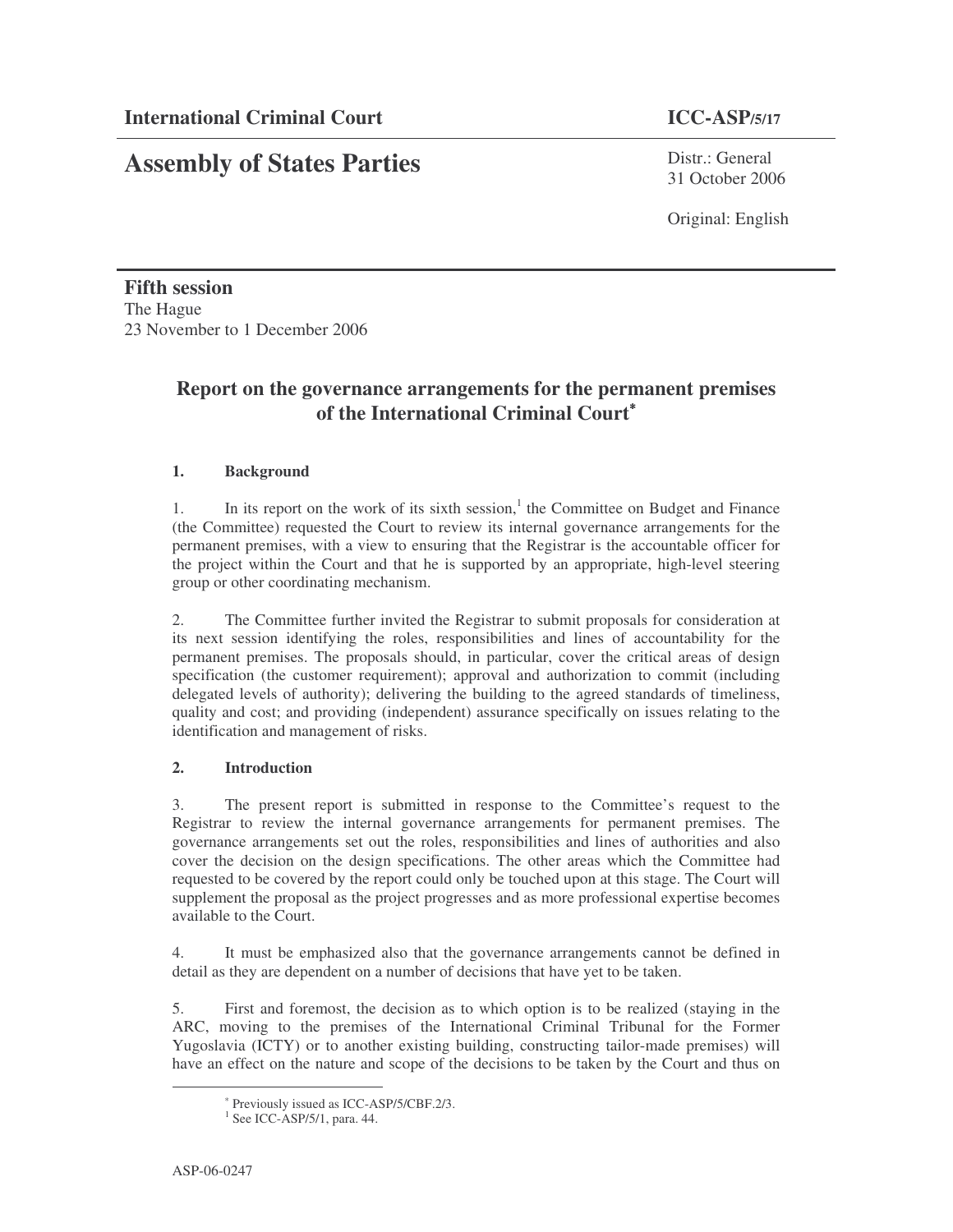the details of the governance arrangements. It will be recalled that while the Assembly of States Parties (the Assembly) has stated that purpose-built premises "would probably offer the most flexible solution in matching the requirements of a permanent Court, in terms of size, functionality and security"<sup>2</sup>, none of the different options has so far been excluded.

6. Second, should the Assembly decide that the option of purpose-built premises should be further pursued in principle, the question of who should be the project owner will also impact on the governance arrangements.

7. As a result, the proposal contained in this paper describes the mere skeleton structure that is to be put in place within the Court, regardless of the particularities of the project.

8. In addition, the proposed governance arrangements already take into account the post of Project Director<sup>3</sup> for Permanent Premises at the Court. This post has not yet been established. It is proposed in the 2007 budget and is therefore still pending approval. The description of the post has been worded in such a way as to allow its functions to be adapted, depending on the degree of necessary involvement of the Court in the project, once this has been decided.

9. It should be noted that, regardless of the Assembly's decisions concerning the project and its ownership, the Court will have to further define its requirements and also to study the various aspects of project management.

## **3. Proposed governance arrangements**

## **a. General**

10. Owing to the organizational structure of the Court and the nature of the project, there are different levels of decision-making, both internal and external.

11. A clear decision-making tree, with the principal decisions taken at the top and operational decisions left to the bottom, has to be respected in order to ensure an efficient development and implementation of the project.

12. Thus each decision-making level has to logically follow in the hierarchical structure. It is with this in mind that the present report also touches upon the decisions that are to be taken by the Assembly of States Parties.

13. The proposal has been carefully put together so as not to pre-empt any decisions to be taken by the Assembly of States Parties.

#### **b. Governance arrangements of other organizations**

14. The International Criminal Court is not the first international organization that is faced with the challenge of identifying, adapting or designing its permanent premises and the corresponding conception of governance arrangements. It would therefore be useful, as is often the case, to learn from the experiences of other organizations.

<sup>2</sup> *Official Records of the Assembly of States Parties to the Rome Statute of the International Criminal Court, Fourth session, The Hague, 28 November – 3 December 2005* (International Criminal Court publication, ICC-ASP/4/32), part III, resolution ICC-ASP/4/Res.2, para 2.

<sup>3</sup> At the sixth session of the Committee on Budget and Finance as well as at the 7th meeting of The Hague Working Group of the Bureau, on 8 June 2006, the Court indicated its intention to establish the post of Project Director.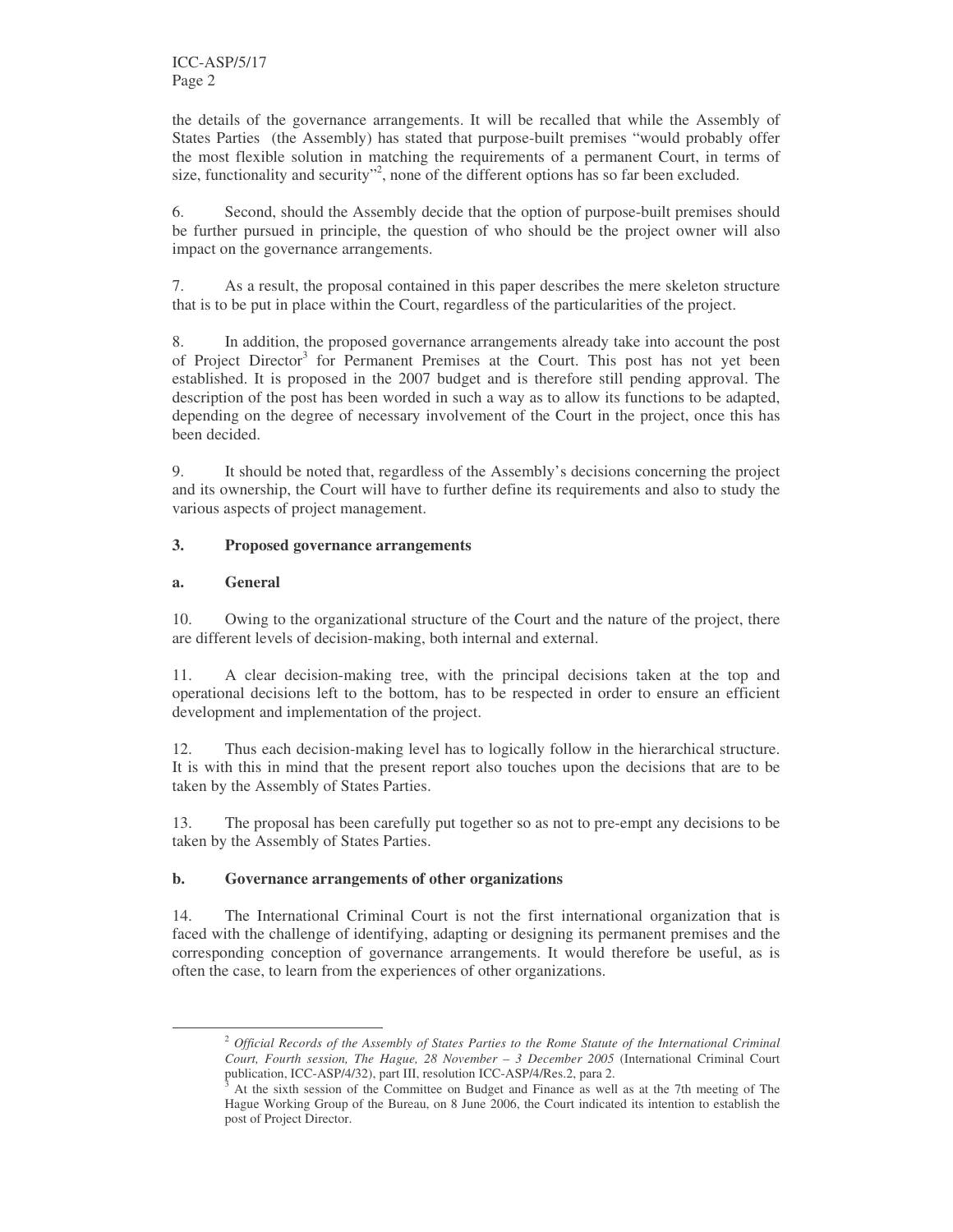15. The following similarities can be identified when comparing viable governance arrangements for permanent premises in different organizations:

- High-level decision-making is usually entrusted to a committee consisting of representatives of the different stakeholders;
- An internal unit (project office) is specially dedicated to the project and provides basic decision and control;
- Professional project management consultants support the project office and provide the required expertise and manpower;
- Communication and cooperation within the organization and between all project participants seem to be essential for the success of the project.

16. The lessons learnt have been scrutinized to determine their relevance for the Court and considered in light of the Court's own philosophy.

## **c. Principles underlying the proposed governance arrangements**

17. The governance arrangements define the framework for the realization of the permanent premises project. The philosophy underlying the governance arrangements is that the framework must embrace accountability, transparency, clear and lean decision-making, consistency and continuity, and the relevant expertise. Furthermore, the governance arrangements take the 'unique project approach' as described below.

18. All of this is to ensure that the process leading to the permanent premises of the Court is as efficient and effective as possible, and, most importantly, that decisions are taken on time.

#### **Accountability**

19. The decision-making bodies and officers have to be identified and the respective lines of responsibility defined. Responsibility and decision-making power must go hand in hand.

#### **Transparency**

20. The stakeholders but also the staff of the Court must be aware of how the relevant decisions are made and how the different interests, such as user requirements, flow into the project. This should not only ensure the buy-in into the project but also improve its quality.

#### **Clear, lean and timely decision-making**

21. The decision-making structure is to have as few layers as possible so as to ensure efficiency and effectiveness. For the same reason, the structure, processes and persons involved in the project must be identified in advance and must represent a solid and stable foundation. Each person within the decision-making chain is to be vested with the necessary power.

#### **Consistency and continuity**

22. The governance arrangements must create a mechanism of checks and balances that ensures consistency and continuity of the project.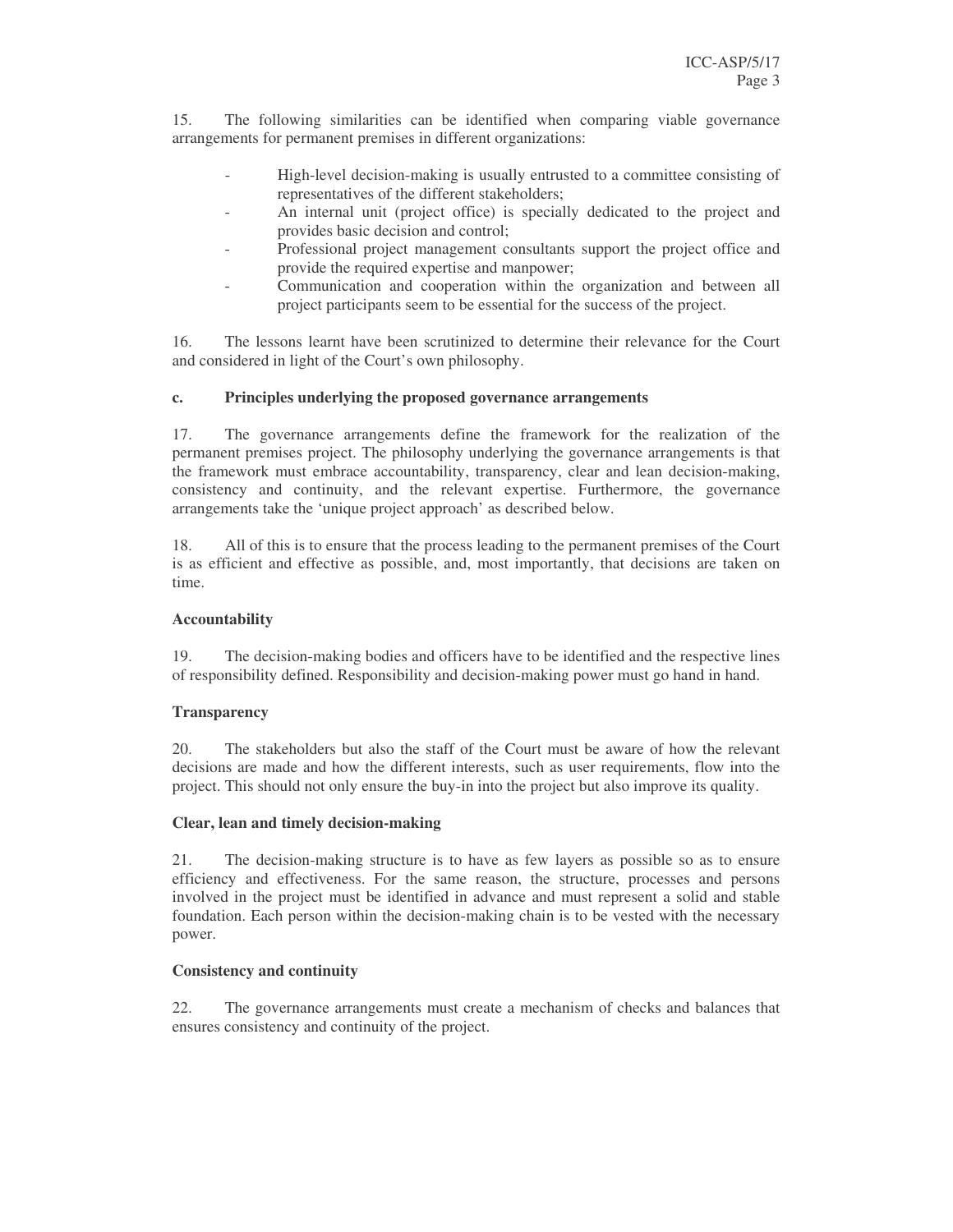#### **Relevant expertise**

23. The relevant expertise is necessary not only to ensure informed decision-making but also to guarantee that these decisions are duly implemented and that the project is properly documented, communicated and monitored.

#### **"Unique project" approach**

24. While due regard is to be given to the statutory provisions, it is envisaged that the permanent premises project will be independent of the Court's regular operations. A structure will therefore be established that is independent of existing or future decision-making structures and procedures within the Court. The governance arrangements will therefore not be automatically complemented by the mechanisms that govern the Court in general, such as the Coordination Council. 4

#### **d. Skeleton governance arrangements**

25. Under the skeleton governance arrangements there are four levels of decisionmaking. The Assembly of States Parties represents the top level, while the next three levels are within the Court (see annex).

26. The Assembly determines the framework of the permanent premises project and the framework will in turn determine the option that is to be realized (staying in the ARC, moving to the International Criminal Tribunal for the Former Yugoslavia or to purpose-built premises), identify the project owner, and set the budget ceiling.

27. The highest level within the Court is the executive level, which is the "Permanent Premises Committee" comprised of representatives of the main user groups, namely the Presidency, the Chambers, the Office of the Prosecutor, the Registry and the Secretariat of the Assembly. The Permanent Premises Committee will approve the requirements and take the high-level decisions that are determined upfront or identified by the Registrar in the course of the implementation of the project.

28. The Registrar acts as the project coordinator and represents the level between the executive level and the Project Director. The Registrar will serve as the focal point for all stakeholders outside the Court, such as the Assembly of States Parties, the Committee on Budget and Finance, the host State, the municipality, the neighbours, journalists and the public at large. As the coordinator, the Registrar will define the nature and scope of the responsibilities of the Project Director and will be involved in important decisions, such as the awarding of major contracts.

29. Even though the Project Director represents the third level within the decisionmaking chain, this position will be entirely dedicated to the project and therefore essential for its implementation. The Project Director will take the decisions necessary as the Head of the Project Office, prepare for and provide advice for higher level decision-making, act as liaison between eventual external consultancies and the Court, interact with other operational levels, and ensure the overall implementation of the project.

<sup>&</sup>lt;sup>4</sup> While the above-mentioned mechanisms do not form part of the decision-making structure, they are involved in the process by providing information or by being consulted. It should be recalled that the issue at stake in this report is the governance arrangements and not the internal consultation processes.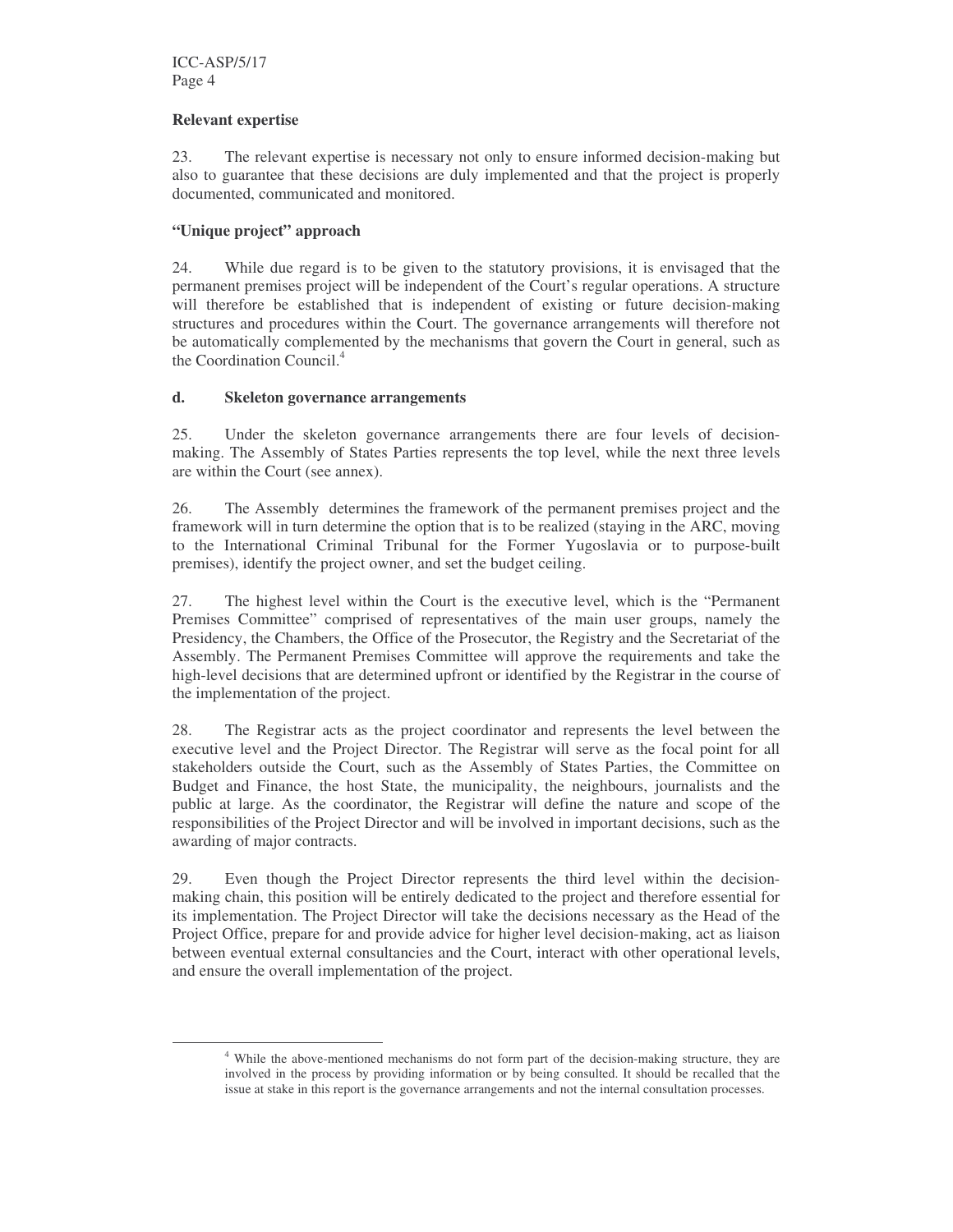## **4. Conclusion**

30. The proposed governance arrangements provide for three levels of decision-making within the Court. The Court is of the view that the submission of the written proposal in itself already marks an important step in the direction of accountability, transparency, and clear and lean decision-making and that it mirrors the "unique project approach".

31. The continuity and consistency of the project are assured by the existence of the three layers and by the fact that the principal decisions are taken by a committee. As a result, decisions are not tied to one particular person and changes in top management will not result in an automatic change in the project.

32. The proposal to have major decisions taken by a committee is also based on the experience gained in other organizations.

33. The inclusion of a Project Director ensures that the process is provided with the necessary expertise.

34. As already indicated above, the structure will have to be further developed in light of the decisions that are still to be taken. In particular, such matters as conflict-resolution and auditing mechanisms, will have to be further examined.